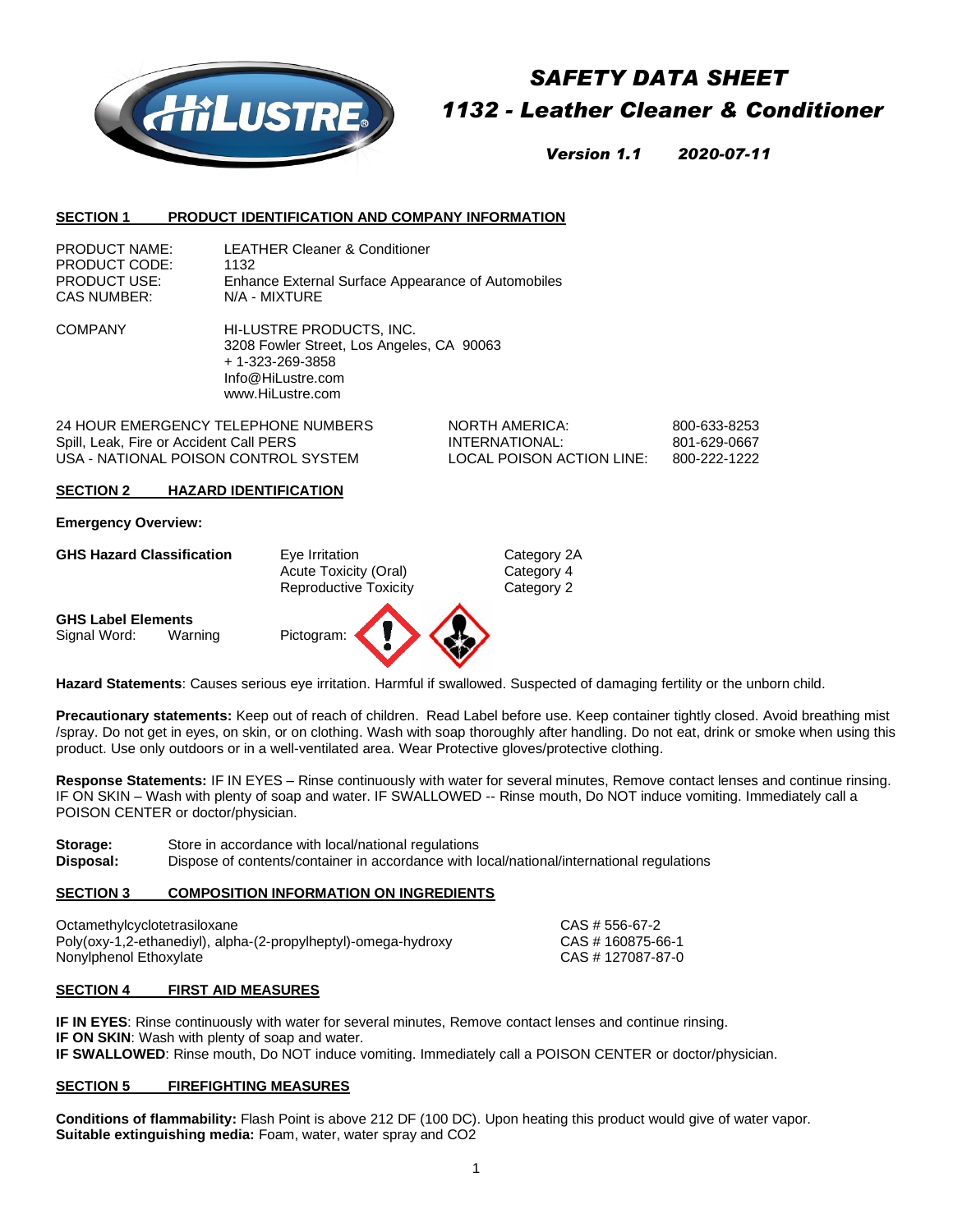**Special protective equipment for firefighters:** Wear a self-contained breathing apparatus with a full face-piece operated in the positive pressure demand mode with appropriate turn-out gear and chemical resistant personal protective equipment. **Hazardous combustion products:** Some oxides of carbon on incineration.

**Additional Information:** Fire and explosion hazards are not known for this water based product.

# **SECTION 6 ACCIDENTAL RELEASE MEASURES**

**Personal precautions:** Use personal protective equipment. Ensure adequate ventilation.

**Environmental precautions:** Prevent further leakage or spillage if safe to do so. Do not let product enter drains. **Methods and materials for containment and cleaning up;** SMALL SPILLS: Absorb with suitable absorbent material, place in chemical waste container, close tightly and dispose of properly. LARGE SPILLS: Persons not wearing protective equipment should be excluded from area of spill until cleanup has been completed. Stop spill at source, dike area of spill to prevent spreading, pump liquid into salvage tank. Prevent run-off to sewers, streams or other bodies of water. If run-off occurs, notify proper authorities as required. Absorb remaining liquid with suitable absorbent material and place in chemical waste container, close tightly and dispose of properly.

## **SECTION 7 HANDLING AND STORAGE**

**Precautions for safe handling:** Avoid contact with skin and eyes. Avoid inhalation of vapor or mist. Use in a well-ventilated area and wear protective equipment as required. Avoid misting, heating or splashing. Wash thoroughly after handling.

**Storage:** Store in closed containers in a cool, dry, well-ventilated area. Protect containers from physical damage.

**Special Precautions:** Empty containers retain product residues and may be hazardous. Observe all hazard precautions. Keep empty containers closed and do not use to mix or store any other materials.

## **SECTION 8 EXPOUSRE CONTROLS/PERSONAL PROTECTION**

## **Components with workplace control parameters:**

Octamethylcyclotetrasiloxane, CAS # 556-67-2 TWA, Permissible Concentration 10 ppm, Basis DCC OEL

## **Personal protective equipment**

**Respiratory protection:** Not normally required for use in well ventilated areas. If used indoors: General and local exhaust ventilation is recommended to maintain vapor exposures below recommended limits. Where concentrations are above recommended limits or are unknown, appropriate respiratory protection should be worn. Follow OSHA respirator regulations (29 CFR 1910.134) and use NIOSH/MSHA approved respirators.

**Hand protection:** Handle with alkali resistant gloves. Gloves must be inspected prior to use. Remove gloves without touching the wet parts of the glove. Dispose off of used or contaminated gloves after use in accordance with accordance with local, applicable laws and good practices. Wash and dry hands.

**Eye protection:** Use Chemical splash goggles for eye protection that are tested and approved under appropriate government standards such as NIOSH (US) or EN 166 (EU).

Skin protection: Work Apron or protective clothing with long sleeves to prevent skin contact. Change to dry apron or clothes if wet with product.

**Hygiene measures:** Handle in accordance with good industrial hygiene and safety practice. Wash hands before breaks and at the end of the workday.

## **SECTION 9 PHYSICAL AND CHEMICAL PROPERTIES**

| <b>Properties</b> | Appearance              | Vicious Liquid, Blue                     |
|-------------------|-------------------------|------------------------------------------|
|                   | pН                      | 6.5 to 7.5                               |
|                   | <b>Flash Point</b>      | Above 212 DF (100 DC)                    |
|                   | <b>Boiling Point</b>    | Approximately 212 deg F                  |
|                   | Solubility in Water     | Dispersible and Partly Soluble           |
|                   | Vapor Pressure          | Not Determined (Water based)             |
|                   | VOC                     | None                                     |
|                   | Vapor Density           | 1 >                                      |
|                   | <b>Specific Gravity</b> | 1.00 to 1.01                             |
|                   | <b>Evaporation Rate</b> | Approximately 0.4<br>(Butyl Acetate = 1) |

## **SECTION 10 STABILITY AND REACTIVITY**

**Chemical Stability:** Stable under recommended storage and usage conditions **Possibility of hazardous reactions:** There are is a very low possibility of hazardous reactions wit this product **Conditions to avoid:** Heat **Materials to avoid:** Strong acids – strong acids are not compatible with this product. **Hazardous Decomposition Products:** Some oxides of carbon on incineration.

**Hazardous Polymerization:** This product does not polymerize.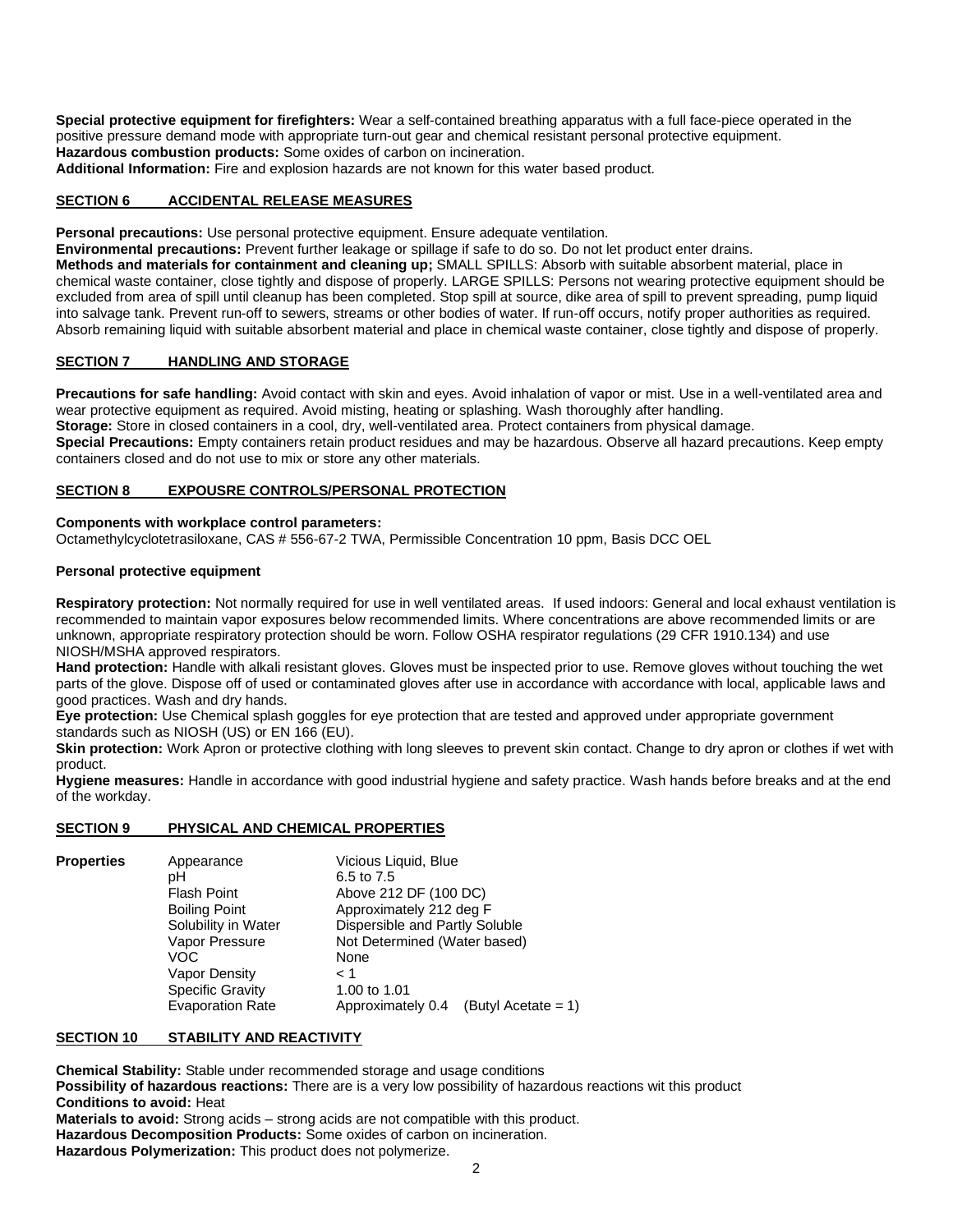## **SECTION 11 TOXICOLOGICAL INFORMATION**

#### **Acute Toxicity**

Silicone emulsion (Mixture) Acute Toxicity Estimate: > 5,000 mg/Kg. Method: Calculation method

Poly(oxy-1,2-ethanediyl), alpha-(2-propylheptyl)-omega-hydroxy CAS 160875-66-1 Acute oral toxicity: LD50 (Rat):> 500 mg/Kg.

Octamethylcyclotetrasiloxane, CAS # 556-67-2 Acute oral toxicity: LD50 (Rat): > 4,800 mg/kg Acute inhalation toxicity: LC50 (Rat): 2975 ppm Acute dermal toxicity: LD50 (Rabbit): > 2.5 ml/kg Assessment: The substance or mixture has no acute dermal toxicity Remarks: Based on test data

**Skin corrosion/irritation** Not classified as a skin corrosive or irritant based on available information

| <b>Carcinogenicity Data:</b> | Not classified as a carcinogen based on available information                                                 |  |  |
|------------------------------|---------------------------------------------------------------------------------------------------------------|--|--|
|                              | No component of this product present at levels greater than or equal to 0.1% is identified as a<br>IARC       |  |  |
|                              | known or anticipated by IARC                                                                                  |  |  |
|                              | No component of this product present at levels greater than or equal to 0.1% is identified as a<br><b>NTP</b> |  |  |
|                              | known or anticipated by NTP                                                                                   |  |  |
|                              | No component of this product present at levels greater than or equal to 0.1% is identified as a<br>OSHA       |  |  |
|                              | known or anticipated by OSHA                                                                                  |  |  |

| <b>Reproductive Data:</b><br>Teratogenicity: | No data is available                          |
|----------------------------------------------|-----------------------------------------------|
| Specific Target Organ Toxicity (STOT):       | Not classified based on available information |
| <b>Potential Health effects:</b>             | No data is available                          |
| Signs and Symptoms of Exposure:              | No data is available                          |
| <b>Synergistic Effects:</b>                  | No data available                             |

## **SECTION 12 ECOLOGICAL INFORMATION**

**Toxicity:** No data is available for the product as a whole

# **Toxicity for Ingredients:**

**Ingredient:**  Poly(oxy-1,2-ethanediyl), alpha-(2-propylheptyl)-omega–hydroxy CAS 160875-66-1 EC50 (Daphnia magna – Water Flea) > 10 – 100 mg/ Liter, 48 Hours EC50 (Green Algae) > 10 – 100 mg/Liter, 72 Hours

**Ingredient:** Octamethylcyclotetrasiloxane, CAS # 556-67-2 Toxicity to fish : LC50 (Oncorhynchus mykiss (rainbow trout)): > 0.022 mg/l Toxicity to daphnia and other aquatic invertebrates: EC50 (Daphnia sp.): > 0.015 mg/l Exposure time: 48 h

**Persistence and degradability:** Poly(oxy-1,2-ethanediyl), alpha-(2-propylheptyl)-omega–hydroxy CAS 160875-66-1 Readily biodegradable **Bio-accumulative potential:** No data **Mobility in soil:** No data available. **PBT and vPVB assessment:** No data available. **Other adverse effects:** No data available.

#### **SECTION 13 DISPOSAL CONSIDERATIONS**

Dispose of in accordance with all applicable local, state and federal regulations.

## **SECTION 14 TRANSPORTATION INFORMATION**

**DOT (US):** This is not a regulated material **IATA and ICAO (Air Transportation):** This is not a regulated material **IMDG (Water Transportation):** This is not a regulated material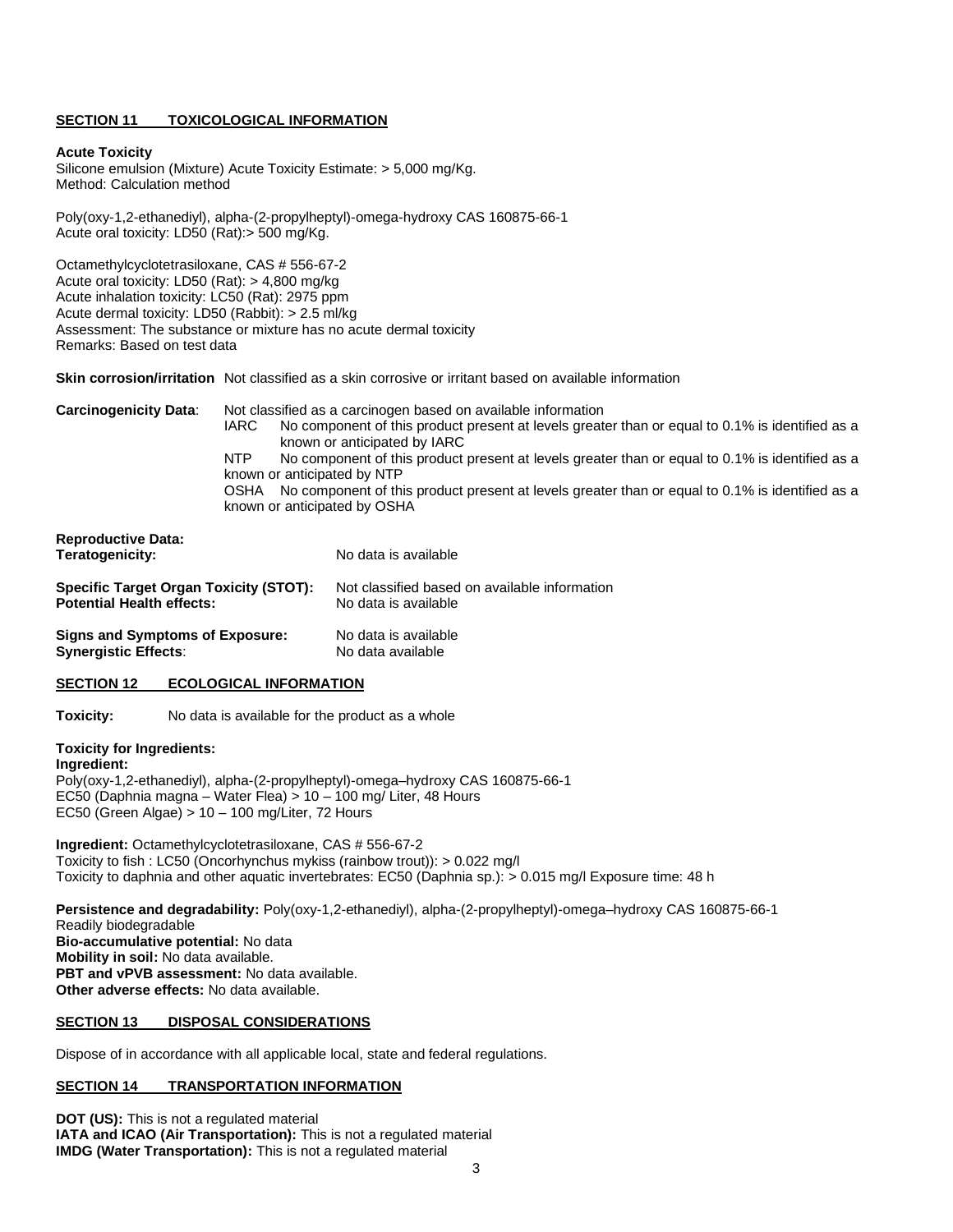## **SECTION 15 REGULATORY INFORMATION**

**OSHA Hazards:** Harmful by ingestion, Harmful by skin absorption, Irritant

**US TSCA** – All ingredients listed

**CANADA** – Inventory Status – All ingredients listed

**SARA 302 For Components:** No chemicals in this material are subject to the reporting requirements of SARA Title III, Section 302 **SARA 313 For Components:** This material does not contain any chemical components with known CAS numbers that exceed the threshold (De Minimis) reporting levels established by SARA Title III, Section 313. **SARA 311/312 Hazards:** Acute Health Hazard**,** Chronic Health Hazard

**California Prop. 65:** *(I)* WARNING! This product contains a chemical(s) known to the State of California to cause cancer, (1,4dioxane, acrylamide) and birth defects or other reproductive harm (acrylamide). For more information visit P65Warnings.ca.gov

## **California SB 258: Ingredients:**

| water                                                     | 7732-18-5      |
|-----------------------------------------------------------|----------------|
| dimethyl siloxane, trimethylsiloxy-terminated             | 63148-62-9     |
| neatsfoot oil                                             | 8002-64-0      |
| nonylphenol polyethylene glycol ether                     | 127087-87-0    |
| hydrocarbons, c12-c16, isoalkanes, cyclics, <2% aromatics | 64742-47-8     |
| $d \in p (v!)$                                            | 84-66-2        |
| polyethylene glycol                                       | 25322-68-3     |
| hydrocarbons, c11-c13, isoalkanes, <2% aromatics          | 90622-58-5     |
| magnesium nitrate                                         | 10377-60-3     |
| carvacrol                                                 | 499-75-2       |
| 5-chloro-2-methyl-4-isothiazolin-3-one                    | 26172-55-4     |
| oils, sweet orange (terpenes and terpenoids)              | 68647-72-3     |
| magnesium chloride                                        | 7786-30-3      |
| 2-methyl-4-isothiazolin-3-one                             | 2682-20-4      |
| alpha-hexylcinnamaldehyde                                 | $101 - 86 - 0$ |
| exaltolide total (!)                                      | 106-02-5       |
| sodium carbonate                                          | 497-19-8       |
| c.i. acid yellow 23                                       | 1934-21-0      |
|                                                           |                |

**California SB 258: References (Links to designated lists) (refer t[o www.hilustre.com/sds](http://www.hilustre.com/sds) for electronic links)**

# **CA Prop 65**

<https://oehha.ca.gov/proposition-65/proposition-65-list> **EU CMRs** [https://echa.europa.eu/documents/10162/13562/cmr\\_report\\_en.pdf](https://echa.europa.eu/documents/10162/13562/cmr_report_en.pdf) **EU Endocrine Disruptors** <https://echa.europa.eu/candidate-list-table> **IRIS Neurotoxicants** (**EPA**'s **Integrated Risk Information System)** [https://cfpub.epa.gov/ncea/iris/search/index.cfm?sys\\_joint=11](https://cfpub.epa.gov/ncea/iris/search/index.cfm?sys_joint=11) **IRIS Carcinogens** (**EPA**'s **Integrated Risk Information System)** [https://cfpub.epa.gov/ncea/iris/search/index.cfm?sys\\_joint=11](https://cfpub.epa.gov/ncea/iris/search/index.cfm?sys_joint=11) **EU PBTs** <https://echa.europa.eu/candidate-list-table> **Canada PBTs** [https://www.canada.ca/en/environment-climate-change/services/canadian-environmental-protection-act-registry/substances](https://www.canada.ca/en/environment-climate-change/services/canadian-environmental-protection-act-registry/substances-list/domestic/categorization-existing.html)[list/domestic/categorization-existing.html](https://www.canada.ca/en/environment-climate-change/services/canadian-environmental-protection-act-registry/substances-list/domestic/categorization-existing.html) **EU Respiratory Sensitizers** <https://echa.europa.eu/information-on-chemicals/> **IARC Carcinogens** <https://monographs.iarc.fr/agents-classified-by-the-iarc/> **ATSDR (Agency for Toxic Substances and Disease Registry Substances Listing)** <https://www.atsdr.cdc.gov/substances/toxorganlisting.asp?sysid=18> **US EPA Priority Chemicals List** <https://archive.epa.gov/epawaste/hazard/wastemin/web/html/priority.html> **US NTP Reproductive or Developmental Toxicants** <https://ntp.niehs.nih.gov/pubhealth/hat/noms/evals.html> **US EPA PBTs** <https://www.epa.gov/toxics-release-inventory-tri-program/persistent-bioaccumulative-toxic-pbt-chemicals-covered-tri>